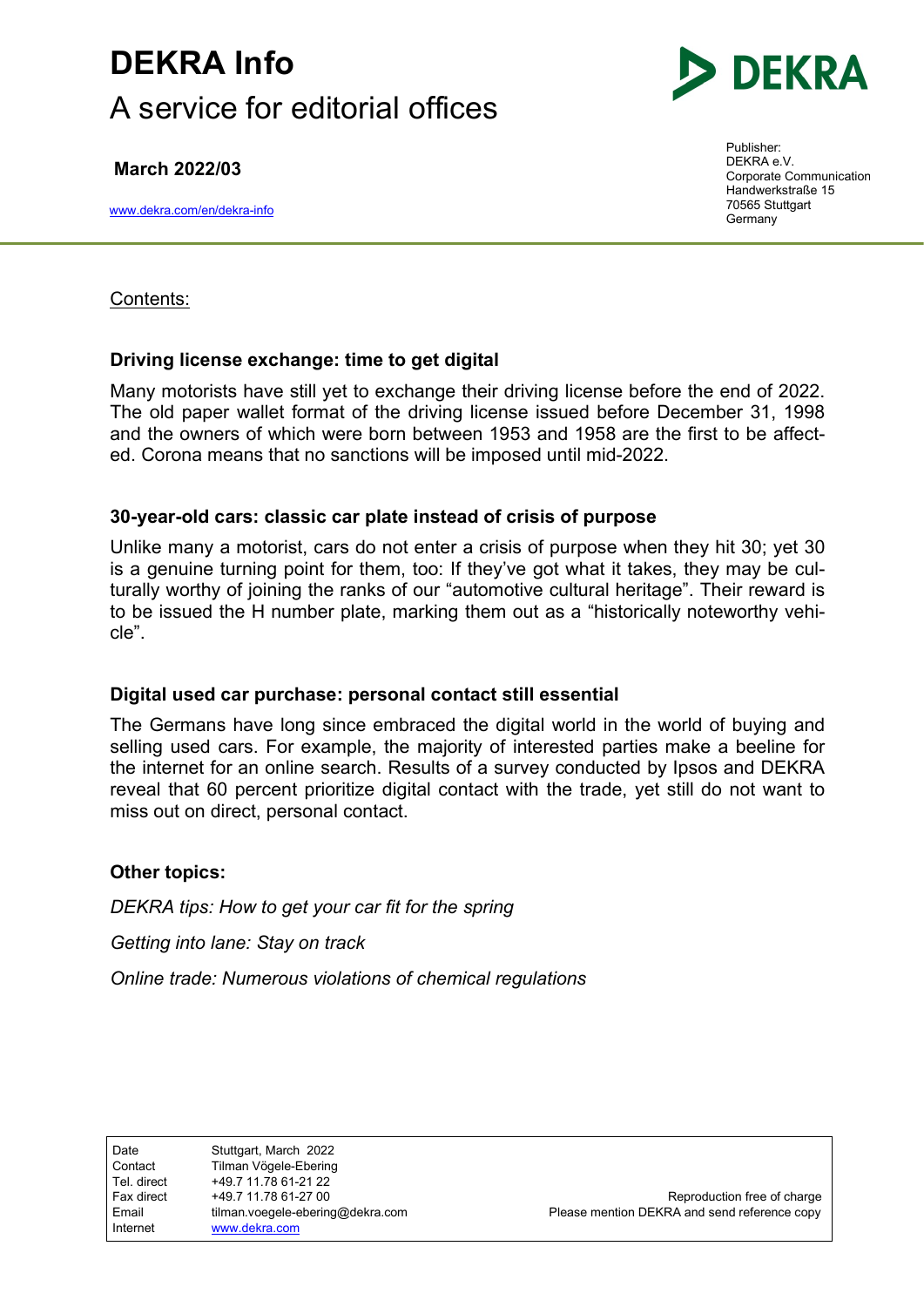



Photo: DEKRA

Reproduction free of charge Please mention DEKRA and send reference copy.

Editorial offices please note: The image can be obtained from the DEKRA Press Office. Tel. +49.711.7861-2122

### Driving license exchange: arrange an appointment in good time

#### Millions of motorists need to exchange their driving licenses

### Time to get digital

Many motorists have still yet to exchange their driving license before the end of 2022. The old paper wallet format of the driving license issued before December 31, 1998 and the owners of which were born between 1953 and 1958 are the first to be affected. This group should have exchanged by January 19, 2022, but due to the current Coronarelated problems, no sanctions will be imposed until mid-2022.

"Motorists should arrange an appointment at the driving license center as soon as possible so as to receive the new driving license document in good time," says Thomas Riedel, head of DEKRA's driving license center. Motorists are legally obliged to exchange their documents so any car driver or biker continuing to use the old documentation risks a fine of 10 euros and possible problems abroad. The non-exchange of truck and bus driving licenses is even considered a criminal offence.

Those born between 1959 and 1964 have until January 19, 2023, to exchange their driving license booklet for the new check card format. Driving license experts at DEKRA inform readers that this format has been standardized across the EU and provides better protection against falsification.

The exchange can be carried out at the driving license authorities responsible, but also at some local council offices. The process costs 25.30 euros. Delivery to your door by the federal printing office entails an additional, one-off fee of 5.10 euros. Motorists will be able to retain their old driving license; however, these will only have nostalgic value as the old driving license will be invalidated by the driving license authorities.

In contrast to the old driving license, the new driving license will have an expiry date. Riedel explains: "The new regulation requires a driving license to be issued every 15 years. This means the demise of the frequently decades-old, photo-booth shot in the old document. The regulation will also require an update of the license if the holder changes his or her name." DEKRA Info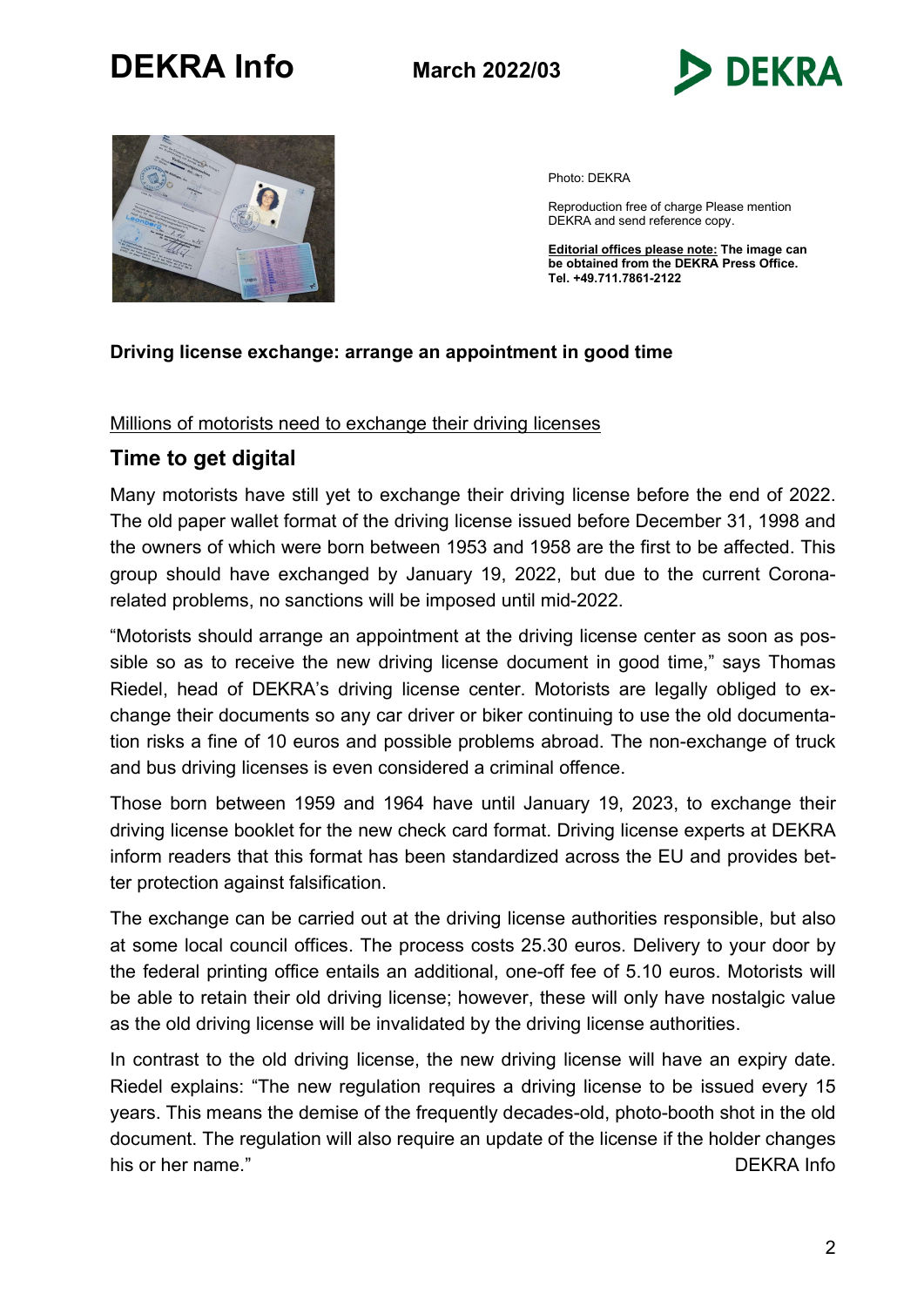



Photo: DEKRA

Reproduction free of charge Please mention DEKRA and send reference copy.

Editorial offices please note: The image can be obtained from the DEKRA Press Office. Tel. +49.711.7861-2122

### Spring check: fill up with summer windshield washer fluid

#### DEKRA tips:

## Getting your car fit for the spring

With the advent of spring, it is once again time to do some work on the car, removing the traces of winter and getting it ready for the warmer months. This work ranges from a thorough wash to patching up paintwork, and extends to tire change and minor repairs.

Aggressive salts and dirt residue from the winter are best removed with a thorough wash, which includes the underbody. This also means a prewash, as otherwise hardened dirt stains could leave unsightly scratches in the paint. Small imperfections in the paintwork are best remedied by using a touch-up pen before the damage spreads. This should be followed by applying a hard wax finish to the bodywork to protect against undesired attack from things such as acid rain, insect residue or weather.

Winter equipment such as snow chains, anti-freeze or starter cables is no longer required and should be stowed away in summer quarters. This saves weight and reduces fuel consumption. Putting the car out in the sun and opening the doors wide helps against moisture around the floor pan, spreading out newspaper on the floor here is also beneficial. Also, grease the door locks, give some loving care to the door rubber seals and replace worn wiper blades. The windshield fluid should also be switched over to a summer version. A brief check will show if all the lights and headlights function perfectly.

The checklist also includes the switch from winter to summer tires. "Examine the tires for damage and uneven tread wear and consult a tire specialist if you come across anything," recommends DEKRA tire expert Christian Koch. "It also only makes sense to fit summer tires if they still have sufficient tread depth and not just the legally prescribed 1.6 millimeters." After this, the tire pressure has to be adjusted when the tires are cold.

People who do not fancy getting their hands dirty themselves, can also take advantage of the spring check offered by many garages and take this opportunity to have the vehicle mechanics including air conditioning and interior filter checked. DEKRA Info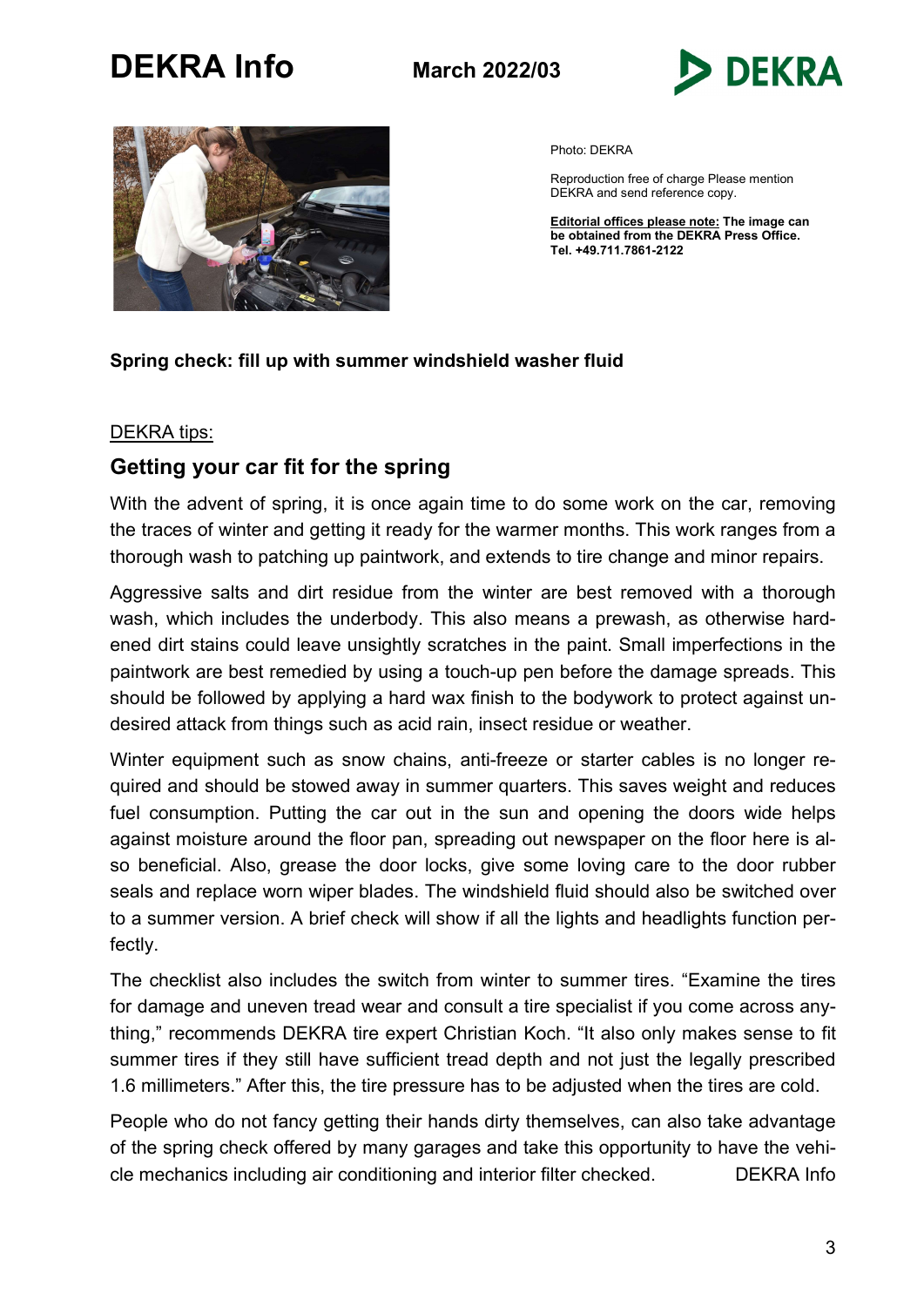



Photo: DEKRA

Reproduction free of charge Please mention DEKRA and send reference copy.

Editorial offices please note: The image can **be obtained from the DEKRA Press Office.** Tel. +49.711.7861-2122

### 30-year-old cars: classic registration plate instead of crisis of purpose

### 30-year-old cars can be awarded a classic registration plate

### Categorization as a "cultural asset" has its advantages

Unlike many a motorist, cars do not enter a crisis of purpose when they hit 30; yet 30 is a genuine turning point for them, too: If they've got what it takes, they may be culturally worthy of joining the ranks of our "automotive cultural heritage". Their reward is to be issued the H number plate, marking them out as a "historically noteworthy vehicle".

Legislators offer a favorable flat-rate vehicle tax to encourage classic car owners to apply for veteran status for their vehicles. DEKRA classic car expert Andreas Lahne says, "the H registration plate means that nothing stands in the way of driving the classic car on the road. Also, the car can be driven in environmental zones without a green sticker as long as there are no other contrary regulations at the regional level."

Owners merely wishing to take their pride and joy to classic car events are well served by the red 07 registration variant, which does not require an operating license. This registration variant is also of interest to collectors possessing several vehicles, especially as the number plate can be used for more than one vehicle. Preconditions for the red 07 plate are a classic car expertise conducted by an automotive expert in accordance with Section 23 of the Road Traffic Licensing Authority as well as the consent of the local registration center.

In order to apply for an H number plate from the registration center, the vehicle must have received its first registration for road use more than 30 years ago, have a valid inspection approval sticker and to be in good condition. Moreover, it must for the most part comply with the original state or have been restored using original parts. However, modifications typical for the first ten years of the model after initial registration are permissible.

The following documents are require for H registration: in addition to a valid passport, the electronic insurance confirmation (the eVB number), the registration certifications I and II (certificate and document), a valid main inspection report, as well as valid classic car expertise in accordance with Section 23 of the Road Traffic Licensing Authority and in some cases, the previous registration number. DEXRA Info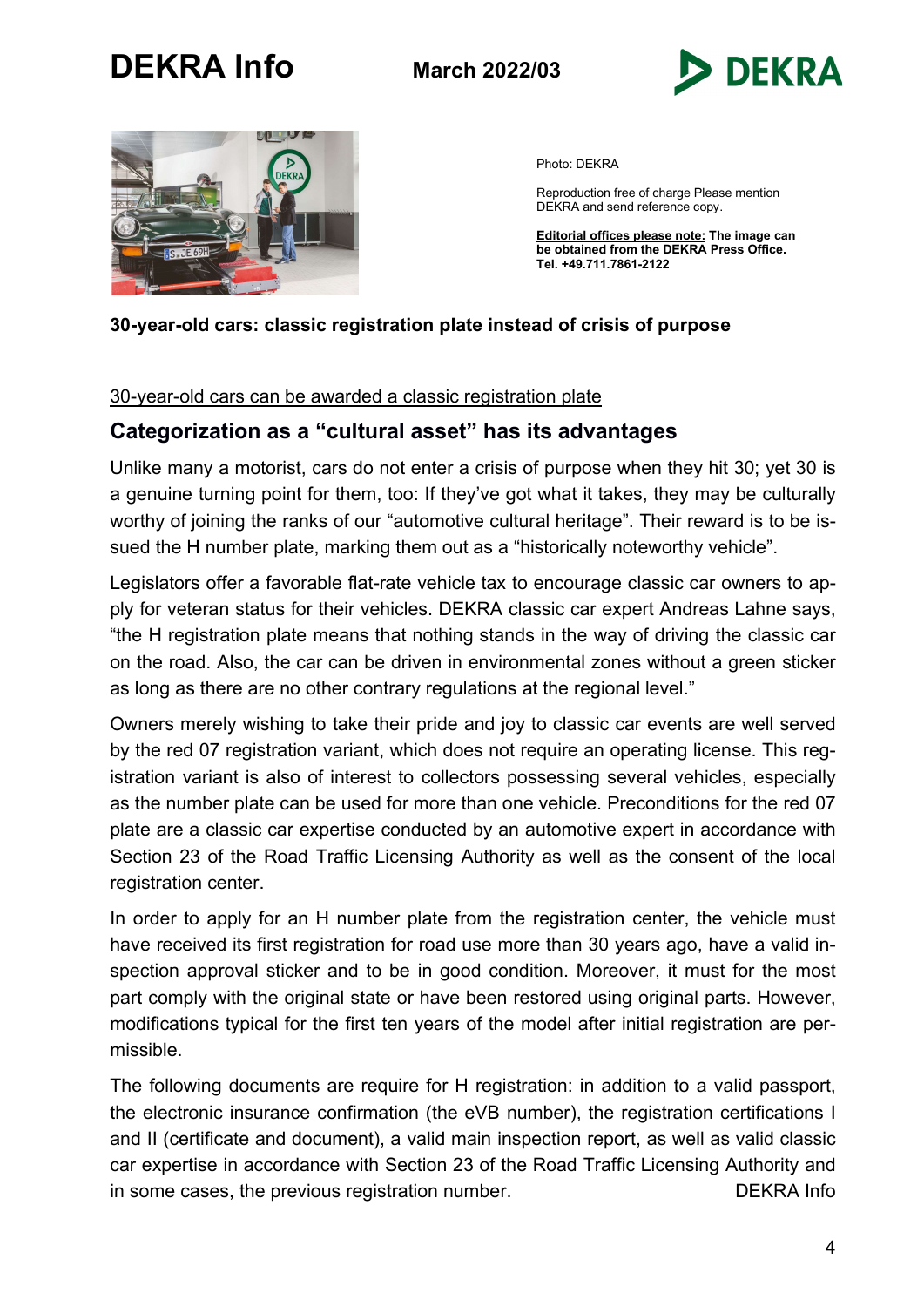



Photo: DEKRA

Reproduction free of charge Please mention DEKRA and send reference copy.

Editorial offices please note: The image can be obtained from the DEKRA Press Office. Tel. +49.711.7861-2122

### Used car purchase: One in three appreciates personal contact

#### Used car purchase: the triumph of digital media

### Personal contact still essential

The Germans have long since embraced the digital world when it comes to buying and selling used cars. For example, the majority of interested parties make a beeline for the internet to do an online search. Results of a survey conducted by Ipsos and DEKRA reveal that 60 percent prioritize digital contact with the trade, yet still do not want to miss out on direct, personal contact. This figure represents an increase of 8 percent on 2017.

Despite the triumph of digitalization, a good third (34%) of people interviewed still valued direct, personal contact with the trade representative. One out of four of interested parties (25 percent) favored – even despite the influence of the Corona pandemic – a face-to-face conversation on site with the dealer. And 9 percent of those asked prefer contacting the dealership by phone.

Utilization of internet sources to gather information for a used car purchase was a standard approach for the majority (79%). Top spot is taken by online vehicle exchanges such as mobile.de or autoscout24.de, visited by two out of three car buyers (68%). The car dealership (41%) and vehicle manufacturer websites (30%), were equally well frequented, and came ahead of special used car apps (25%) and internet forums (20%). The DEKRA study recorded a heightened interest in video films. Special YouTube clips containing buyer advice or tests are on the rise in popularity. As a source of information for buyers they have increased from 6 percent four years ago to 16 percent now.

The general public's leaning towards the digital media also frequently goes hand in hand with a high level of expectation. For example, many customers in Germany expect a swift reaction to an online question, 41 percent expecting a response within a maximum of two hours. When deciding on a vehicle purchase, buyers in Germany do not place the greatest emphasis on price. The price is only the second most important criterion and comes after an uncomplicated purchasing process. DEKRA Info